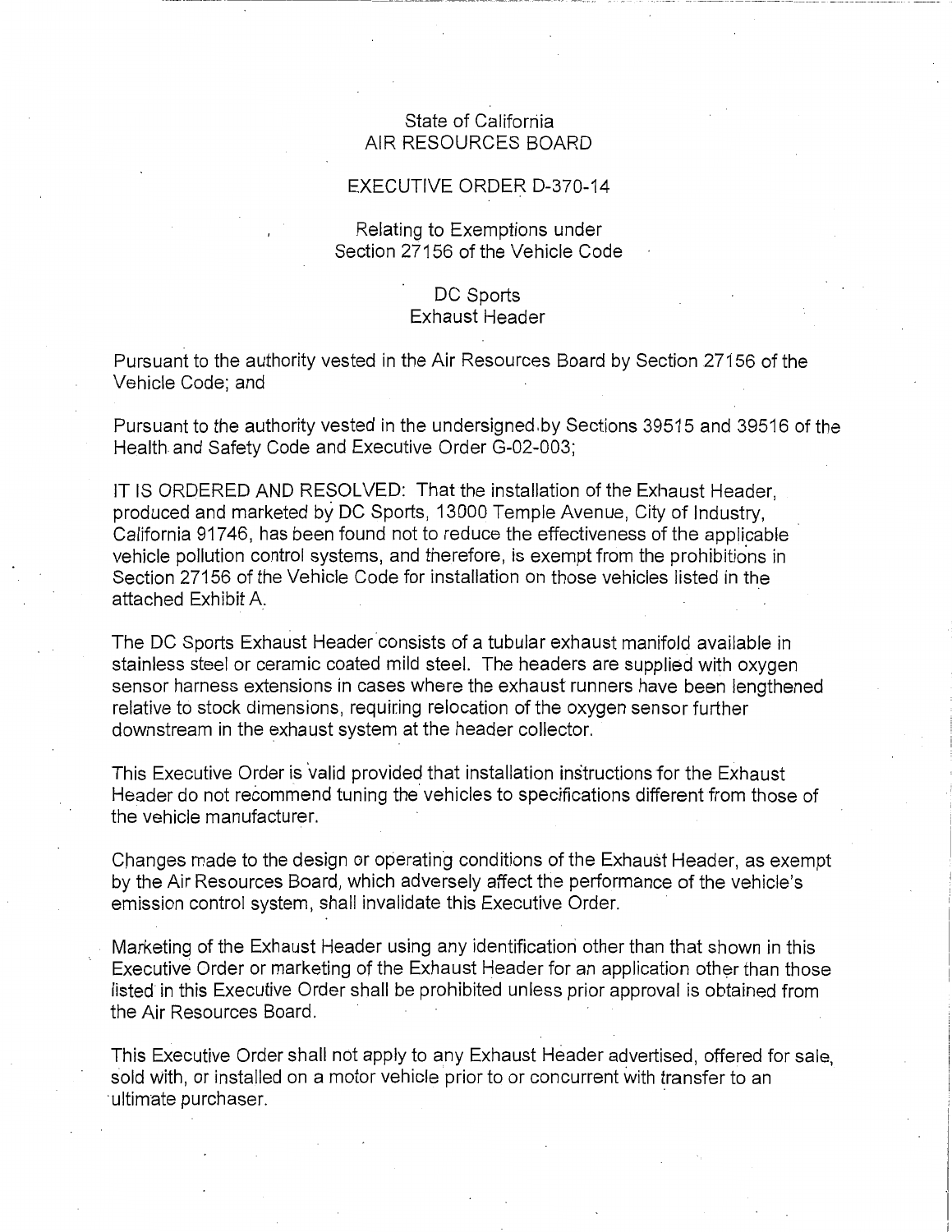This Executive Order does not constitute any opinion as to the effect the use of the Exhaust Header may have on any warranty either expressed or implied by the vehicle manufacturer.

This Executive Order is granted based on previous emission test results in the modified configuration using the Cold-Start CVS-75 Federal Test Procedure (FTP), Supplemental Federal Test Procedure (US06), and an examination of the On-Board Diagnostic II (OBD II) system. A 2004 Toyota Celica GT-S with a 1.8 Liter engine (test group 4TYXV01.8VRE) was used for the evaluation. Results from previous emissions testing conducted at Automotive Testing and Development Services, are shown below (in grams per mile):

| <b>FTP</b>  | 50K                                         | <b>NMOG</b> | $\underline{\mathsf{CO}}$ | NOx        | HCHO                      |  |
|-------------|---------------------------------------------|-------------|---------------------------|------------|---------------------------|--|
|             | <b>Emission Level</b><br>(Avg., DF applied) | 0.063       | 0.77                      | 0.12       | 0.001                     |  |
|             | <b>STD</b>                                  | 0.075       | 3.40                      | 0.20       | 0.015                     |  |
|             | 100K                                        | <b>NMOG</b> | <u>.co</u>                | <b>NOx</b> | HCHO                      |  |
|             | <b>Emission Level</b><br>(Avg., DF applied) | 0.083       | 1.11                      | 0.12       | 0.001                     |  |
|             | <b>STD</b>                                  | 0.090       | 4.20                      | 0.30       | 0.018                     |  |
| <b>US06</b> |                                             | NMHC + NOx  |                           |            | $\underline{\mathsf{CO}}$ |  |
|             | <b>Emission Level</b>                       | 0.046       |                           |            | 2.4                       |  |
|             | <b>STD</b>                                  |             | 0.140                     | 8.0        |                           |  |

The emission test results in the modified configuration were below the applicable certification standards. Examination of the OBD II system showed the Exhaust Header does not affect OBD II operation.

The Air Resources Board reserves the right in the future to review this Executive Order and the exemption provided herein to assure that the exempted add-on or modified part continues to meet the standards and procedures of California Code of Regulations, Title 13, Section 2222, et seq. Further, if test results or other evidence provides the ARB with reason to suspect that the Exhaust Header will affect the durability of emission control systems, DC Sports shall be required to submit durability data to show that the durability of vehicle emission control systems are not, in fact, affected and/or that the add-on or modified parts demonstrate adequate durability.

DC SPORTS - EXHAUST HEADER - D-370-14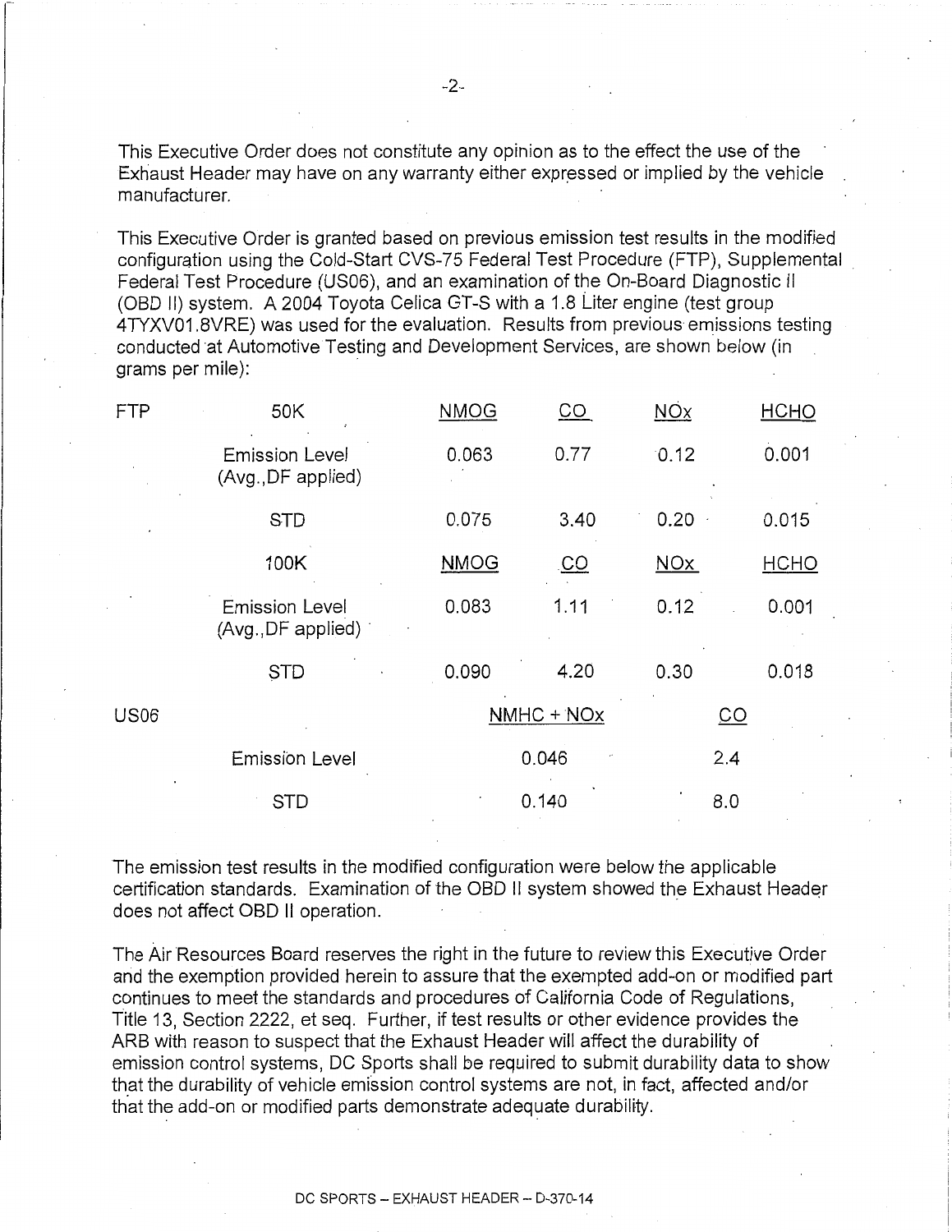THIS EXECUTIVE ORDER DOES NOT CONSTITUTE A CERTIFICATION, ACCREDITATION, APPROVAL, OR ANY OTHER TYPE OF ENDORSEMENT BY THE AIR RESOURCES BOARD OF ANY CLAIMS OF THE APPLICANT CONCERNING ANTI-POLLUTION BENEFITS OR ANY ALLEGED BENEFITS OF DC SPORTS' EXHAUST HEADER.

No claim of any kind, such as "Approved by the Air Resources Board," may be made with respect to the action taken herein in any advertising or other oral or written communication.

Violation of any of the above conditions shall be grounds for revocation of this Executive Order. The Executive Order may be revoked only after a ten day written notice of intention to revoke the Executive Order, in which period the holder of the Executive Order may request in writing a hearing to contest the proposed revocation. If a hearing is requested, it shall be held within ten days of receipt of the request, and the Executive Order may not be revoked until a determination is made after the hearing that grounds for revocation exist.

Executed at El Monte, California, this  $\mathbb{I}$  day of August 2012.

Annette Hebert, Chief Mobile Source Operations Division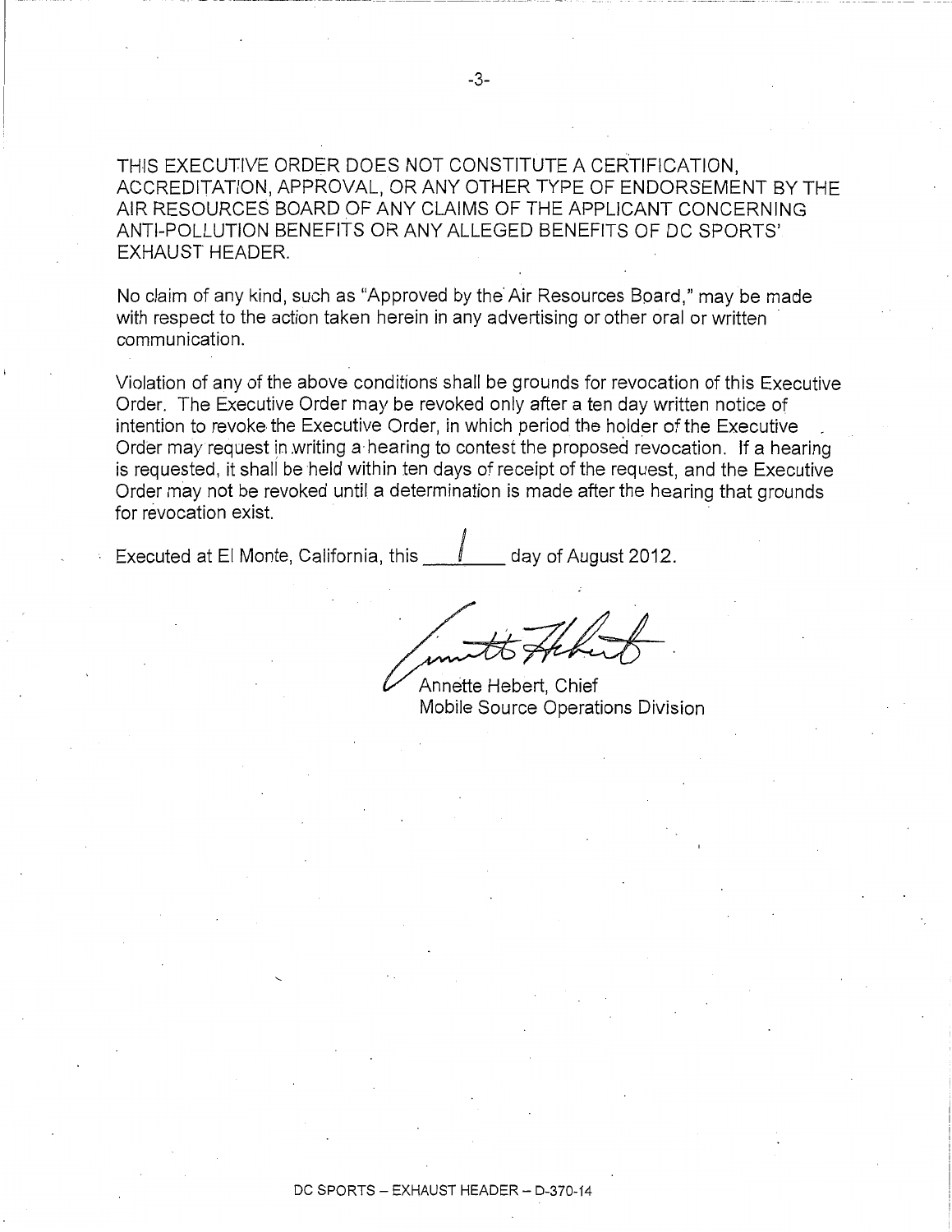| Exhibit A |                     |            |                    |                         |                           |  |  |
|-----------|---------------------|------------|--------------------|-------------------------|---------------------------|--|--|
| Make      | Model               | Model Year | DISP (L)           | Part Number             | Remarks                   |  |  |
|           |                     |            |                    |                         |                           |  |  |
| Honda     | Civic Si            | 2002-2005  | 2.0L               | AHC6515, AHS6515        |                           |  |  |
| Honda     | Civic EX            | 2001-2005  | 1.7 <sub>L</sub>   | HHC5019, HHS5019        |                           |  |  |
| Honda     | Civic EX/LX/DX/SI   | 1992-1995  | 1.5 & 1.6 L        | HHC5013, HHS5013        | <b>Excluding vehicles</b> |  |  |
|           |                     |            |                    | HHC5513, HHS5513        | equipped with close       |  |  |
|           |                     |            |                    | HHC5613, HHS5613        | coupled catalyst          |  |  |
|           |                     |            |                    | <b>HHC5516</b>          |                           |  |  |
|           |                     |            |                    | <b>HHC5616</b>          |                           |  |  |
| Honda     | Civic EX            | 1996-2000  | 1.6L               | HHC5013, HHS5013        | <b>Excluding vehicles</b> |  |  |
|           |                     |            |                    | HHC5513, HHS5513        | equipped with close       |  |  |
|           |                     |            |                    | HHC5613, HHS5613        | coupled catalyst          |  |  |
|           |                     |            |                    | <b>HHC5516</b>          |                           |  |  |
|           |                     |            |                    | <b>HHC5616</b>          |                           |  |  |
| Honda     | Civic SI            | 1999-2000  | 1.6L               | HHC5504, HHS5504        |                           |  |  |
|           |                     |            |                    | HHC5604, HHS5604        |                           |  |  |
| Honda     | DEL SOL VTECH       | 1994-1997  | 1.6L               | HHC5504, HHS5504        |                           |  |  |
|           |                     |            |                    | HHC5604, HHS5604        |                           |  |  |
| Honda     | DEL SOL SOHC        | 1993-1997  | 1.5 & 1.6 L        | HHC5013, HHS5013        |                           |  |  |
|           |                     |            |                    | <b>HHC5516</b>          |                           |  |  |
|           |                     |            |                    | <b>HHC5613</b>          |                           |  |  |
|           |                     |            |                    | <b>HHC5616</b>          |                           |  |  |
| Honda     | CRX/CIVIC SI//DX    | 1988-1991  | 1.5 & 1.6 L        | HHC5002, HHS5002        |                           |  |  |
| Honda     | <b>CRX/CIVIC SI</b> | 1984-1987  | 1.3 & 1.5 L        | HHC5001, HHS5001        |                           |  |  |
| Honda     | S2000               | 2000-2009  | 2.0 & 2.2 L        | HHC5020, HHS5020        |                           |  |  |
| Honda     | Prelude S           | 1997-2002  | 2.2L               | HHC5015, HHS5015        |                           |  |  |
| Honda     | Prelude SH          | 1997-2002  | $2.\overline{2}$ L | HHC5014, HHS5014        |                           |  |  |
| Honda     | Prelude S           | 1992-1996  | 2.2L               | HHC5007, HHS5007        |                           |  |  |
| Honda     | Prelude S, SI       | 1992-1996  | 2.3L               | HHC5008, HHS5008        |                           |  |  |
| Honda     | Prelude VTEC        | 1992-1996  | 2.2L               | HHC5009, HHS5009        |                           |  |  |
| Honda     | Prelude SI          | 1988-1989  | 2.0 L              | HHC5005, HHS5005        |                           |  |  |
| Honda     | Prelude SI          | 1990-1991  | 2.0, 2.05 L        | <b>HHC5006, HHS5006</b> |                           |  |  |
| Honda     | Prelude             | 1984-1987  | 2.0L               | HHC5010, HHS5010        |                           |  |  |
|           |                     |            |                    |                         | <b>Excluding SULEV</b>    |  |  |
|           |                     |            |                    |                         | engine families;          |  |  |
|           |                     |            |                    | HHC5022, HHS5022        | 3HNXV02.4KCP,             |  |  |
| Honda     | Accord              | 2003-2007  | 2.4L               | HHC5522, HHS5522        | 4HNXV02.4KCV,             |  |  |
|           |                     |            |                    | HHC5622, HHS5622        | 5HNXV02.4ECV,             |  |  |
|           |                     |            |                    |                         | 6HNXV02.4CMC,             |  |  |
|           |                     |            |                    |                         | 7HNXV02.4CMC              |  |  |
|           |                     |            |                    |                         | <b>Excluding SULEV</b>    |  |  |
| Honda     | Accord              | 1998-2002  | 2.3L               | HHC5018, HHS5018        | engine families;          |  |  |
|           |                     |            |                    |                         | 1HNXV02.3BF9,             |  |  |
|           |                     |            |                    |                         | 2HNXV02.3FK6              |  |  |
|           |                     |            |                    |                         |                           |  |  |